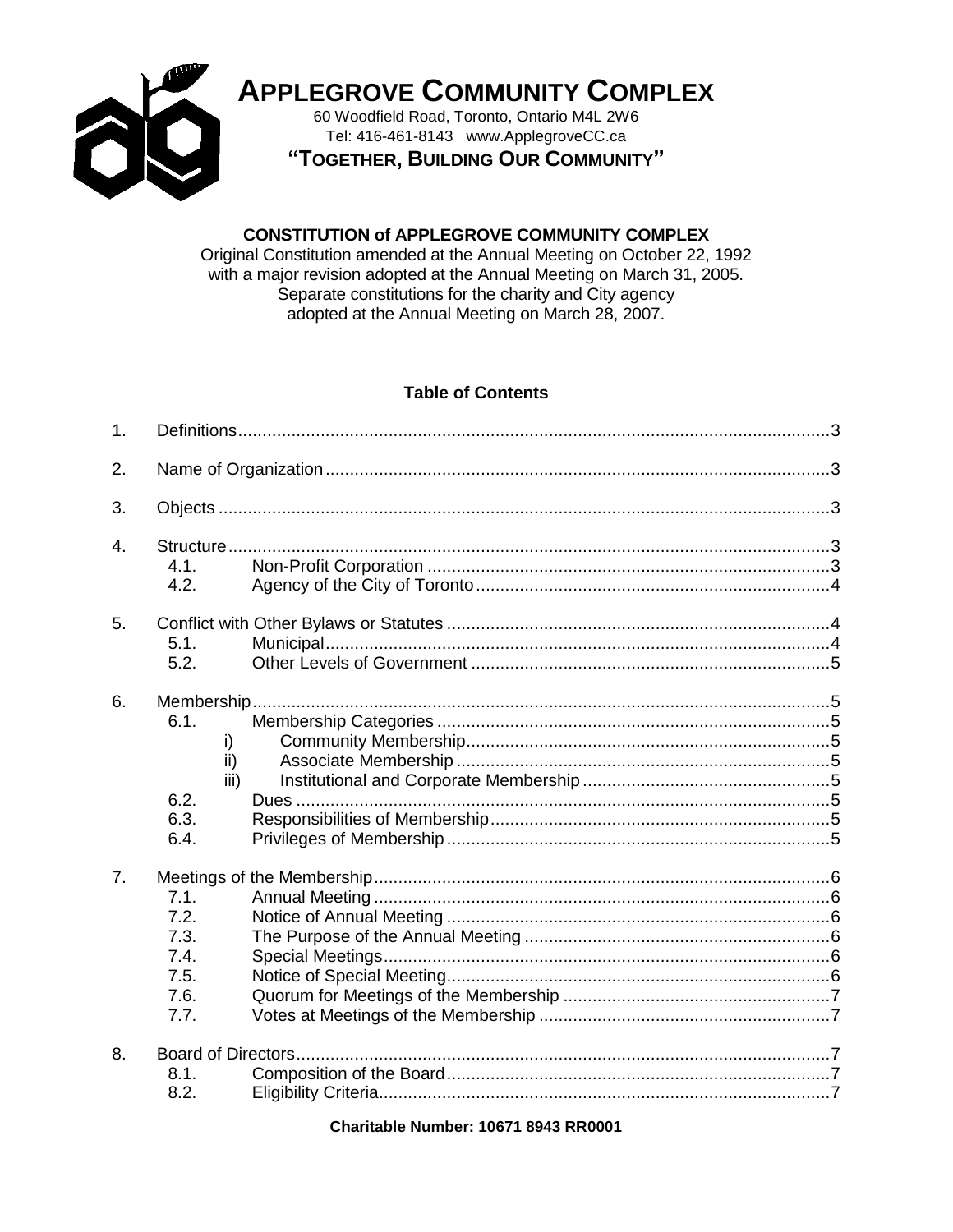|     | 8.3.  |  |  |
|-----|-------|--|--|
|     | 8.4.  |  |  |
|     | 8.5.  |  |  |
|     | 8.6.  |  |  |
|     | 8.7.  |  |  |
|     | 8.8.  |  |  |
|     | 8.9.  |  |  |
|     | 8.10. |  |  |
| 9.  |       |  |  |
| 10. |       |  |  |
|     | 10.1. |  |  |
|     | 10.2. |  |  |
|     | 10.3. |  |  |
| 11. |       |  |  |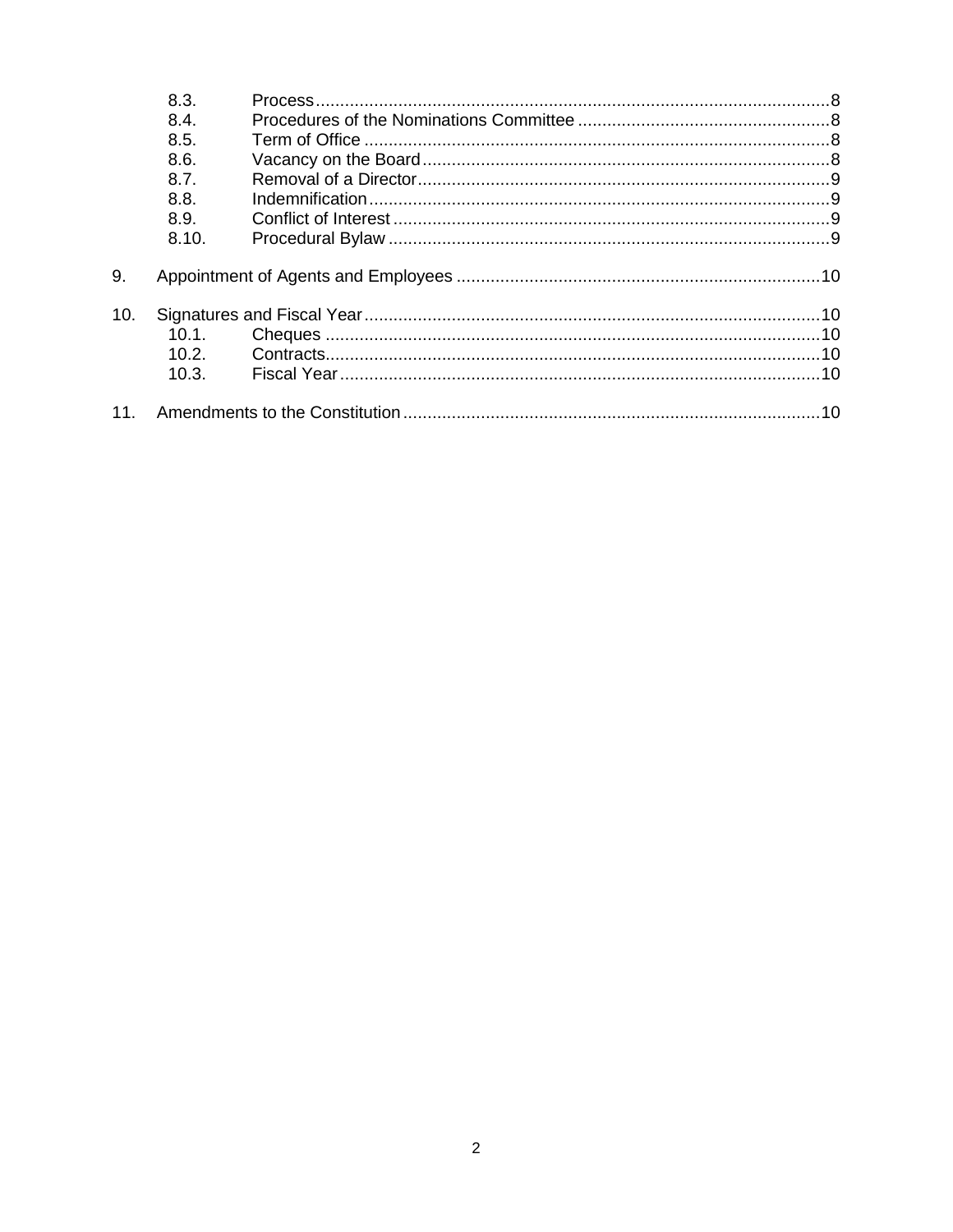# <span id="page-2-0"></span>**1. Definitions**

- 1.1 "Board" means Board of Directors.
- 1.2 "Director(s)" means member(s) of the Board of Directors.<br>1.3 "Board Member(s)" means person(s) appointed by City Co
- 1.3 "Board Member(s)" means person(s) appointed by City Council to the Board of Management for Applegrove Community Complex.
- 1.4 "City" means City of Toronto.
- 1.5 "Council" means the Toronto City Council.
- 1.6 "Chair" or "Chairperson" means Chairperson of the Board of Directors for Applegrove Community Complex.

### <span id="page-2-1"></span>**2. Name of Organization**

The name of the organization is Applegrove Community Complex ("Applegrove").

#### <span id="page-2-2"></span>**3. Objects**

Applegrove's objects will be to maintain, manage and operate Applegrove's facilities in the City of Toronto as a City-funded community centre providing services in accordance with the following guidelines:

- 2.1 Applegrove is a neighbourhood partnership fostering community through social and informative programs for individuals and families.
- 2.2 Applegrove's goal is to meet social, recreational, educational and cultural needs by providing diverse social, recreational, educational, and cultural programs and services.
- 2.3 All persons will be welcomed and encouraged to make full use of Applegrove's facilities and services, in accordance with any by-laws and decisions of the Board and the policies of the City of Toronto.
- 2.4 Applegrove will be community-oriented and community-controlled with priority given to residents of the area bounded by Jones Avenue to Woodbine Avenue, Lake Ontario to the railway tracks north of Gerrard Street (the "Catchment Area"), and will work co-operatively with all members of the community, especially those disadvantaged by economic, social or physical circumstances.
- 2.5 Applegrove will be run in a fiscally responsible way without monetary gains for its members.
- 2.6 Applegrove is committed to the promotion of co-operative effort, volunteerism, inter-cultural exchange and anti-racism.

### <span id="page-2-4"></span><span id="page-2-3"></span>**4. Structure**

- 4.1. Non-Profit Corporation
	- i) In 1979, Applegrove was incorporated as a non-profit corporation under the provincial Corporations Act, incorporation number 417388.
	- ii) Applegrove is registered by Revenue Canada as charitable organization Number 10671 8943 RR0001 (previously Number 0570838-59).
	- iii) A Board of Directors, which is described in more detail in section 8 of this Constitution, governs Applegrove (the "Board").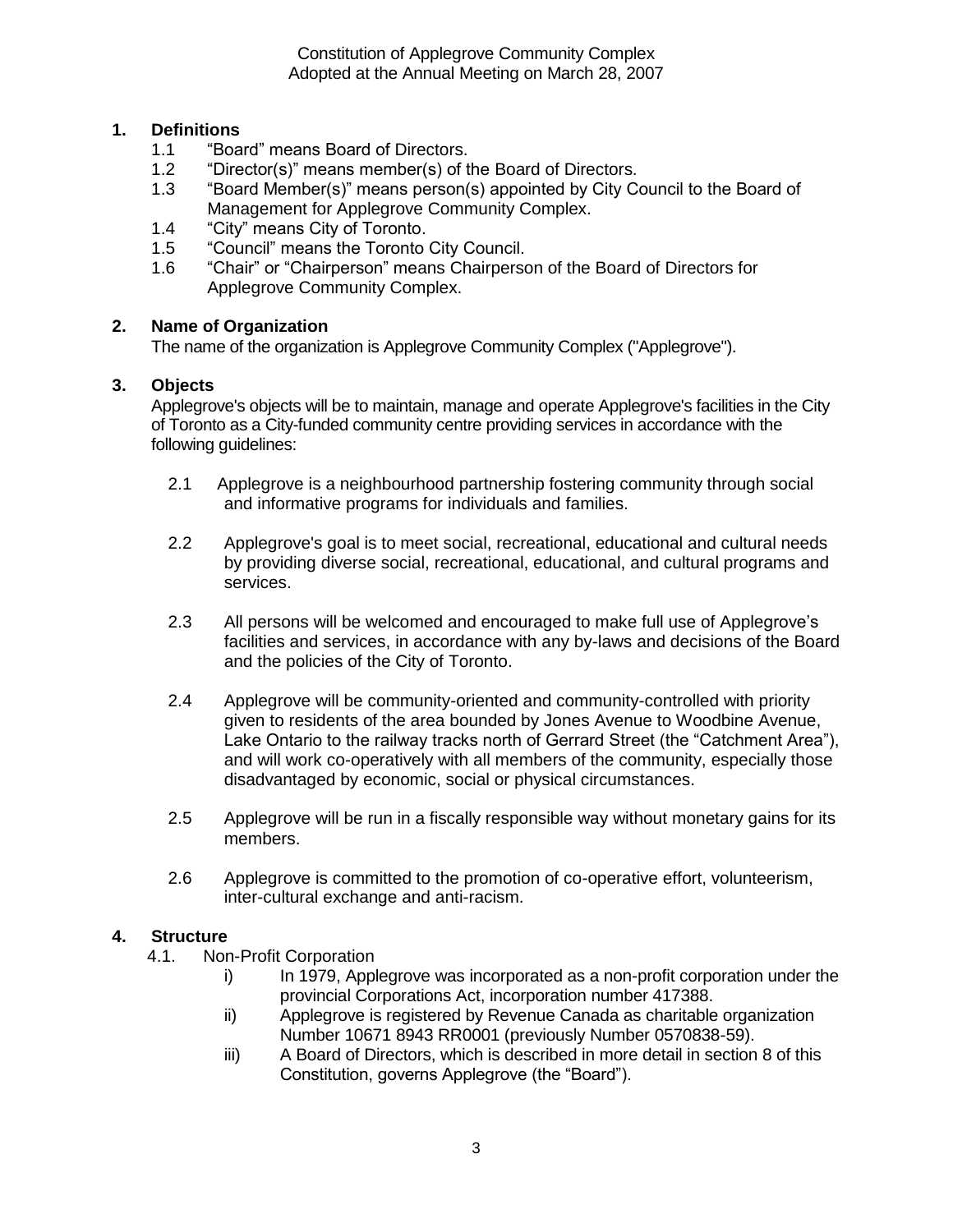- <span id="page-3-0"></span>4.2. Agency of the City of Toronto
	- i) Applegrove is a community recreation centre under the Community Recreation Centres Act, which was established in 1983 by the City of Toronto, along with its Board of Management, via by-law 121-83.<sup>1</sup>
	- ii) The Board of Management for the community centre is a city board (local board) established or continued under sections 7, 8 and 141 of the *City of Toronto Act 2006* which permit the City to appoint a city board to manage a facility and provide for its administration.
	- iii) The Board of Management will function as a Standing Committee of the Board of Directors, responsible for the administration monies and reporting to City Council.
	- iv) The following matters require approval from Council:
		- a) The appointment of members of the Board of Management;
		- b) The annual administrative budget and global budget estimates;
		- c) Allocations for capital repairs, currently included in the City Facilities and Real Estate Capital Budget;
		- d) The audited annual financial statements of the community centre;
		- e) Collective Agreements;
		- f) A records retention by-law or specific Council approval to destroy records;
		- g) The establishment of new community centres and the cessation of existing community centres; and
		- h) Contracting out the overall operation or a significant portion of the operation of the community centre to a third party.
	- v) The following matters have been delegated to the Board of Management:
		- a) The management, operation and maintenance of the community centre;
		- b) The development, funding, management and operation of community centre programs;
		- c) Expenditures and management of administrative funds in accordance with the Council approved budget and, where applicable, the City's financial policies;
		- d) The development of strategic business plans for the community centre; and
		- e) The setting of fees and charges for use of community centre space and programs.

# <span id="page-3-2"></span><span id="page-3-1"></span>**5. Conflict with Other Bylaws or Statutes**

5.1. Municipal

 $\overline{a}$ 

If this Constitution conflicts with any municipal legislation or policy, the municipal legislation and policy will prevail.

<sup>1</sup> Bylaw 121-83 was replaced by By-law 1994-0792, adopted 94-10-11 by Toronto City Council and known as Chapter 25 of the Municipal Code. After amalgamation, all by-laws of the former City of Toronto were continued in the new City of Toronto. Beginning in 2007, the relevant chapter will be known as Chapter 24.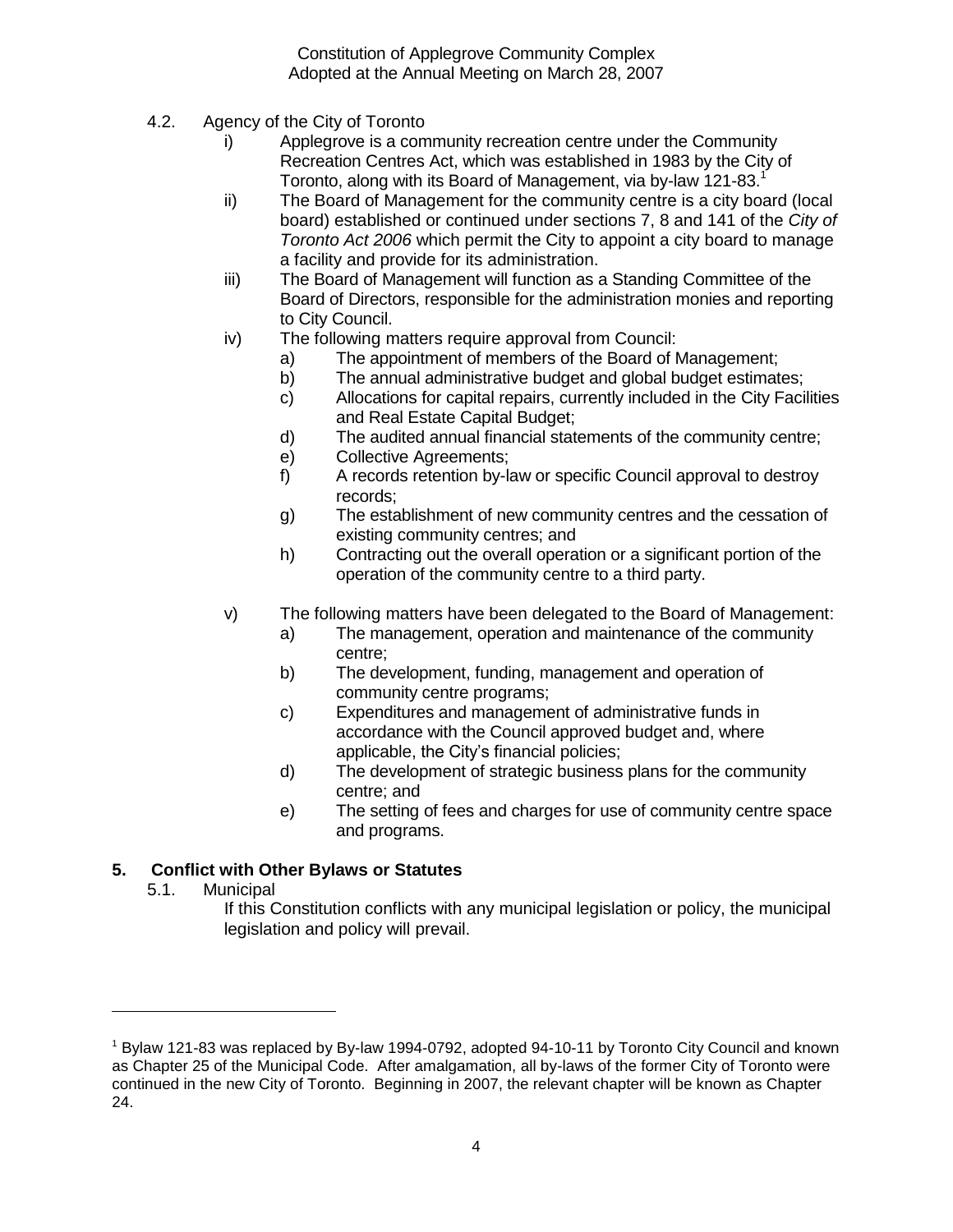<span id="page-4-0"></span>5.2. Other Levels of Government

If this Constitution conflicts with legislation or policy of the provincial or federal governments, the provincial or federal legislation and policy will prevail.

### <span id="page-4-3"></span><span id="page-4-2"></span><span id="page-4-1"></span>**6. Membership**

- <span id="page-4-4"></span>6.1. Membership Categories
	- i) Community Membership Any person residing within the Catchment Area may become a Community Member.
	- ii) Associate Membership
		- a) All other persons interested in Applegrove's programs and activities will be eligible to become Associate Members of Applegrove.
		- b) Associate Members will enjoy all the privileges and responsibilities of membership, except those of nominating individuals to the Board of Directors and nominating and voting for candidates to be recommended to Community Council and Council for appointment to the Board of Management.
	- iii) Institutional and Corporate Membership
		- a) Organizations and corporations directly affiliated with Applegrove or interested in Applegrove's programs and activities, will be eligible to become Institutional Members of Applegrove.
		- b) Institutional Members will enjoy the privileges and responsibilities of membership, except those of nominating individuals and voting at Annual and Special Meetings of the Membership.
- <span id="page-4-6"></span><span id="page-4-5"></span>6.2. Dues
	- i) The Board will, from time to time, establish membership fees for the various Member Categories on an annual basis.
	- ii) The Board may waive fees upon request for good cause.
	- iii) The Board may initiate a fee waiver without request in special circumstances.
	- iv) Members whose membership has lapsed will have a grace period of two months to renew membership without loss of privileges.
- <span id="page-4-7"></span>6.3. Responsibilities of Membership Acceptance of membership in Applegrove will bind the member to abide by the Constitution and by decisions of its governing body/bodies.
- <span id="page-4-8"></span>6.4. Privileges of Membership
	- i) All Members

All members of Applegrove, except as otherwise restricted, will have the right to:

- a) periodically receive information about Applegrove and its programs;
- b) receive rights and considerations offered to them by the various groups or programs in Applegrove; and
- c) participate in the activities of Applegrove's Committees, and vote on all matters brought before those committees of which they are members.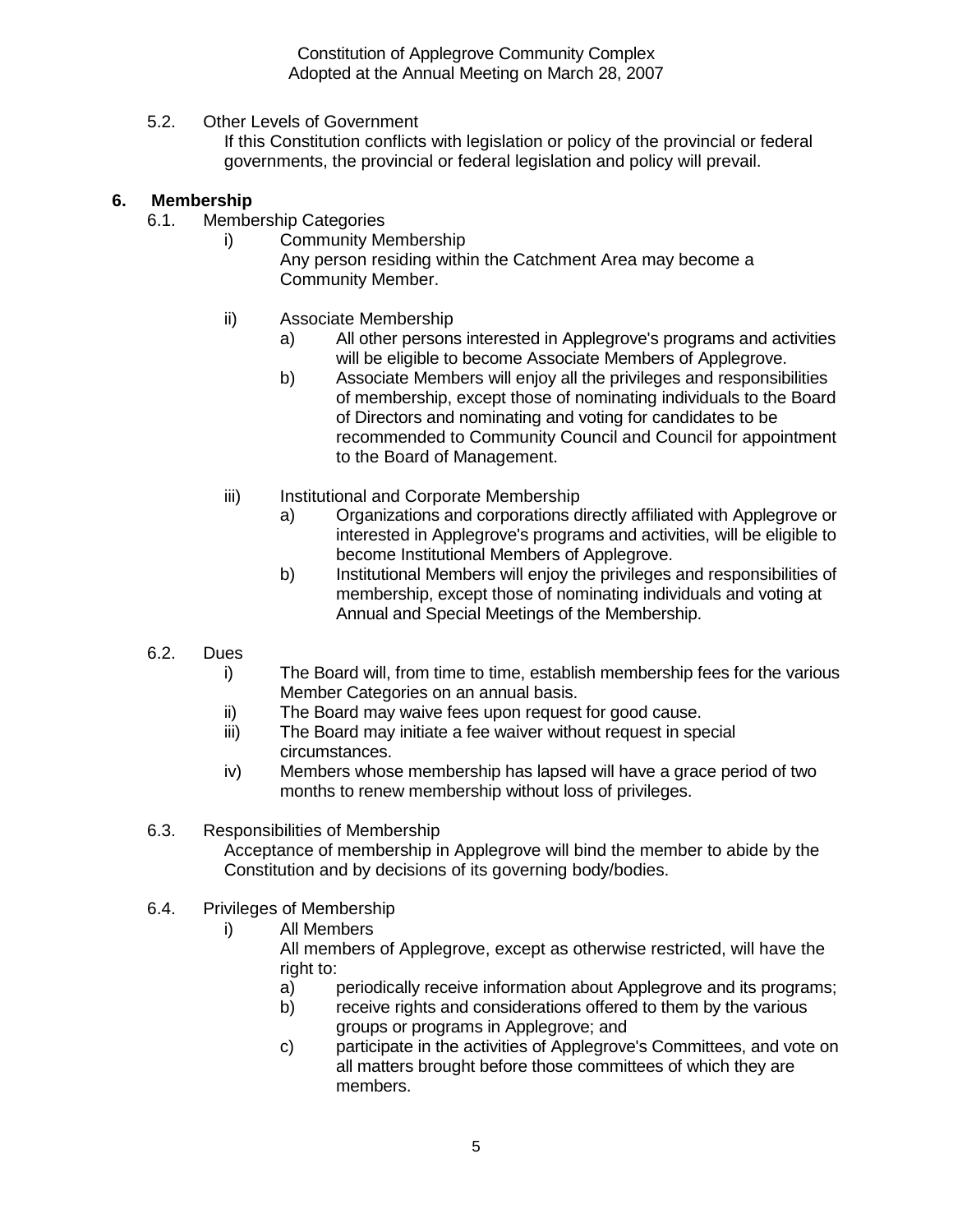ii) Adult Members

Members of Applegrove who are 18 years of age and over, except as otherwise restricted, will have the right to:

- a) nominate individuals as Directors and members of the Board of Management;
- b) vote in the election of individuals as Applegrove's Directors and members of the Board of Management subject to the processes and limitations set forth in the Constitution; and
- c) vote on any and all matters brought before the members at the Annual Meeting, and any Special Meeting, subject to the processes and limitations set forth in the Constitution.

### <span id="page-5-1"></span><span id="page-5-0"></span>**7. Meetings of the Membership**

7.1. Annual Meeting

There will be an Annual Meeting of the membership between February 1<sup>st</sup> and March  $31<sup>st</sup>$  as determined by the Board.

<span id="page-5-2"></span>7.2. Notice of Annual Meeting

Notice of the Annual Meeting will be given at least twenty-one (21) calendar days in advance and in such manner as to ensure that members have reasonable opportunity to receive such notice. The notice will include the following:

- i) date, time and location of the meeting;
- ii) availability of the Annual Report of the Board;
- iii) last date for which nominations of eligible candidates to the Board will be accepted;
- iv) intent to propose any amendments to the Constitution; and
- v) any other proposed business.
- <span id="page-5-3"></span>7.3. The Purpose of the Annual Meeting

The Annual Meeting will:

- i) receive reports on Applegrove's work during the preceding year and on plans for the upcoming year;
- ii) receive nominations for and elect the Board;
- iii) receive the Auditor's Report; and
- iv) carry out such other business as is approved by the members.
- <span id="page-5-4"></span>7.4. Special Meetings

A Special Meeting of the membership will be called upon:

- i) a motion passed by the Board to call a special meeting; or
- ii) submission to the Board of a request for a special meeting signed by twenty (20) members stating the object of the proposed meeting. A special meeting so requested will be held no later than six weeks after the date the request was submitted to the Board.
- <span id="page-5-5"></span>7.5. Notice of Special Meeting

Notice of a Special Meeting will be given in the same manner as for the Annual Meeting at least fourteen (14) calendar days prior to the meeting, and will state the nature or the business to be carried out at such a meeting. The only business to be carried out will be that for which the meeting is called.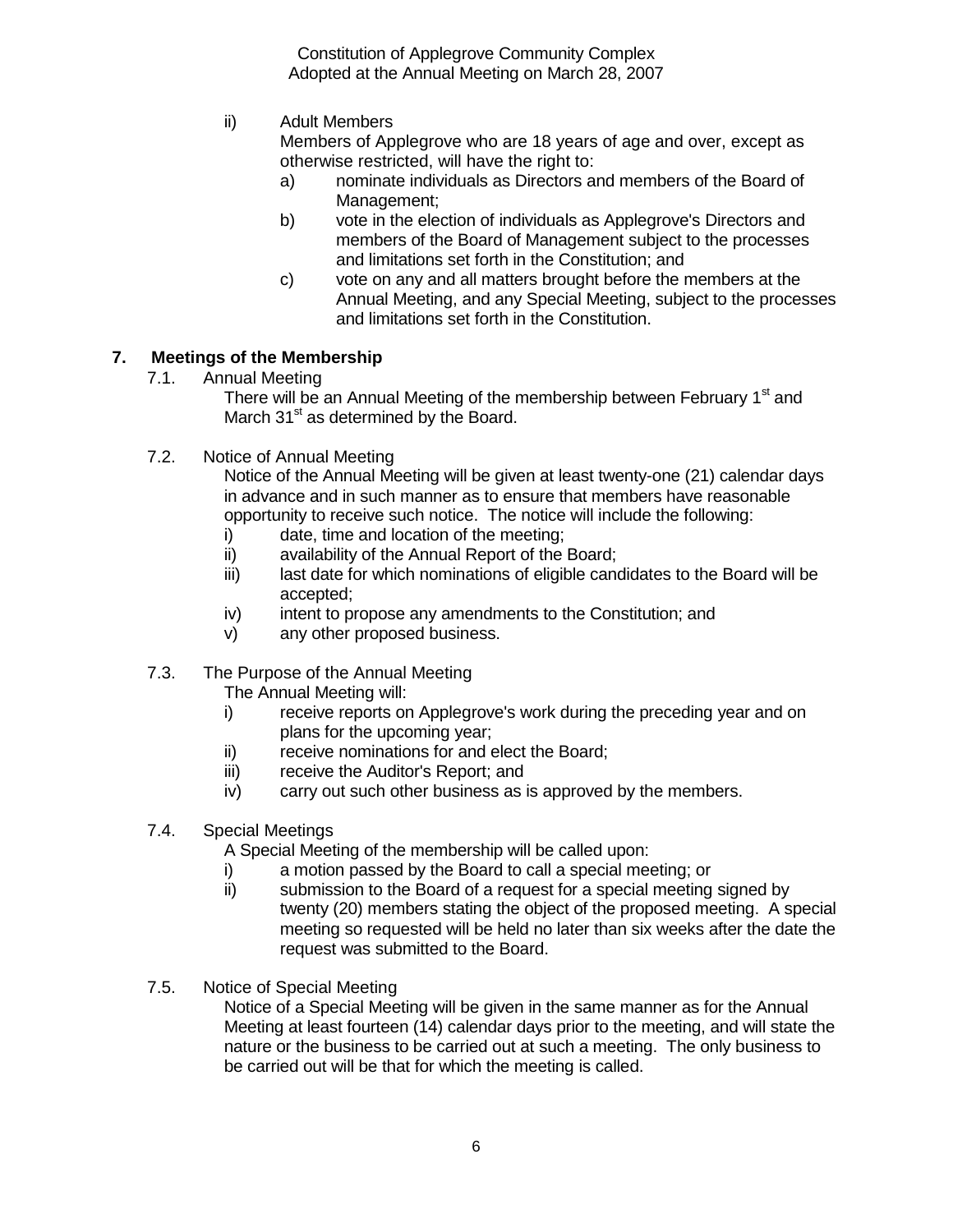# <span id="page-6-0"></span>7.6. Quorum for Meetings of the Membership

The presence of twenty (20) members will constitute a quorum at any meeting of the membership.

- <span id="page-6-1"></span>7.7. Votes at Meetings of the Membership
	- i) At any meeting of the membership, only Adult Members in good standing at least thirty (30) days prior to the date of the meeting, will be entitled to cast a vote, except as otherwise specified in this Constitution.
	- ii) At any meeting of the membership, each member will have one vote and such a vote will be given in person and not by proxy.
	- iii) Questions arising out of any Annual or Special Meeting will be decided by a majority vote except in as otherwise specified below. In the event of a tie, the Chairperson will cast a vote.
	- iv) At a special meeting called for the removal of a Director:
		- a) a two-thirds majority is required to remove the Director; and
		- b) only paid-up members in good standing, who have joined 30 days prior to the date of the call for the meeting, may vote.

# <span id="page-6-3"></span><span id="page-6-2"></span>**8. Board of Directors**

8.1. Composition of the Board

The Board will be composed of ten (10) people as follows:

- i) Nine (9) members, the majority of whom live in the Catchment Area. These will generally be known as the Community Directors.
- ii) One City Councillor will be appointed by City Council to the Board of Management and will be a member of the Board of Directors.
- iii) The Toronto District School Board may appoint one person to the Board of Management.
- iv) Directors should collectively possess an understanding of the diverse neighbourhoods and communities within the catchment area;
	- a) reflect the cultural and social diversity of the community;
	- b) knowledge and understanding of public service; and
	- c) possess good communications and decision-making skills.
- <span id="page-6-4"></span>8.2. Eligibility Criteria
	- i) Since Directors are also members of the Board of Management, they must meet eligibility criteria for the Board of Management, which are the following requirements:
		- a) at least eighteen (18) years of age;
		- b) residing in the City;
		- c) not an employee of the City of Toronto nor of any of its Agencies, Boards, Commissions or Corporations;
		- d) not the spouse, child or parent of a Member of Council; and
		- e) not serving on another City Agency, Board, Commission, or Corporation except they can be a member of a Business Improvement Area.
	- ii) Appointees are required to maintain this status throughout their term of office.
	- iii) Directors continue to serve past the expiration of their term until their successors are elected or appointed.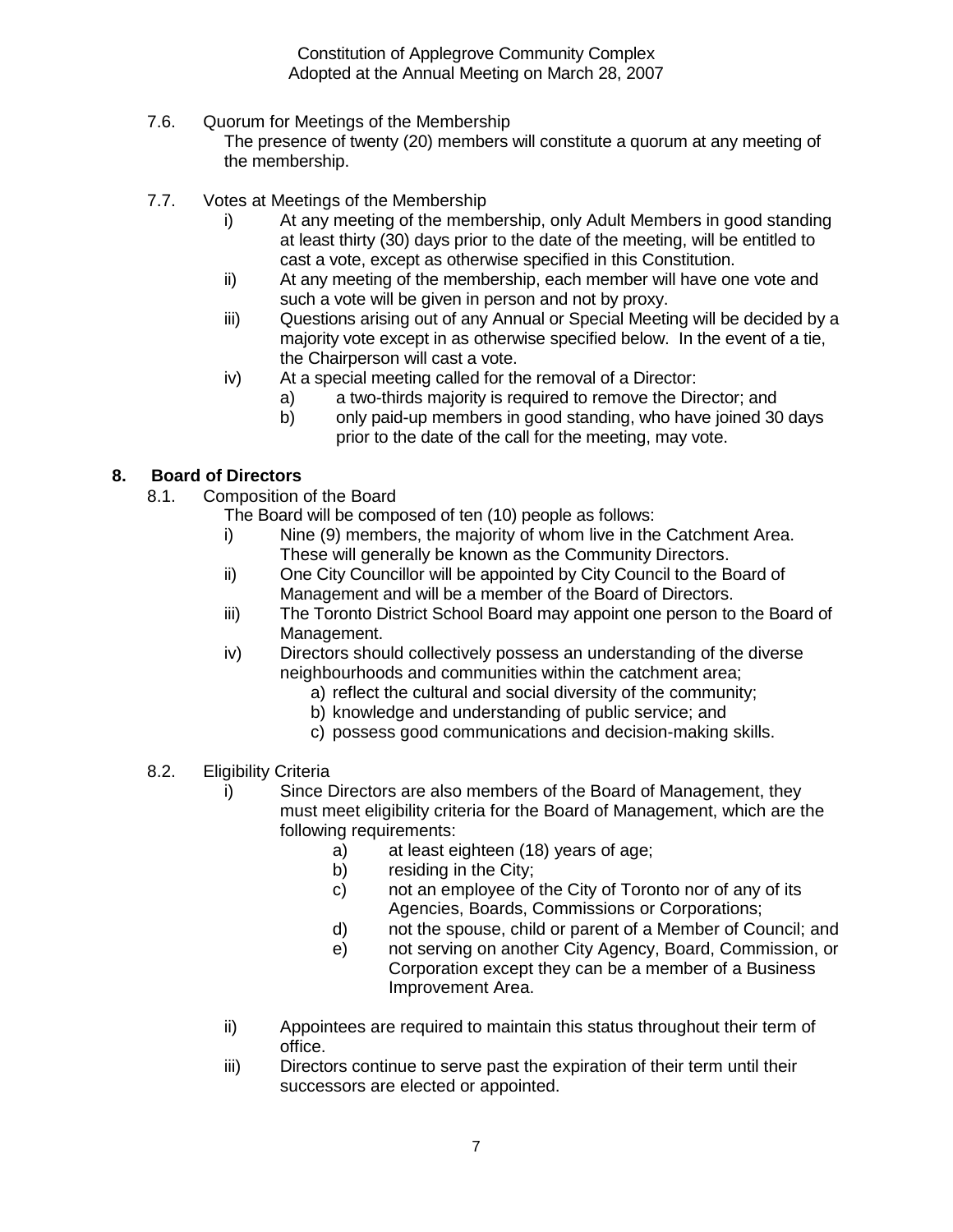- iv) All appointments to the Board of Management are made at the pleasure of City Council and City Council retains the right to replace any appointed member at any time and for any reason.
- <span id="page-7-0"></span>8.3. Process

At the Annual Meeting, adult Community Members will elect Community Directors to the Board of Directors.

- <span id="page-7-1"></span>8.4. Procedures of the Nominations Committee
	- i) A Nominations Committee will be comprised of at least three persons appointed by the Board.
	- ii) The Nominations Committee will make Applegrove's membership and community aware of the nominating procedure at least fourteen (14) days in advance of the closing date for nominations.
	- iii) All named nominees will have indicated their willingness to stand for election prior to the Annual Meeting.
	- iv) Nominations for the position of Director will be submitted in written form to the Nominations Committee at least seven (7) days prior to the Annual Meeting.
	- v) The Nominations Committee will attempt to submit a nomination list at least equal to the number of vacancies required to be filled at each Annual Meeting.
	- vi) Nominations can be made by any eligible Community Member of Applegrove. Such nominations will be made in writing and received by the Chairperson of the Board one day prior to the Annual Meeting and will include the name of the person being nominated, signed by the person is making the nomination and signed by another Community Member who supports the nomination. The nomination will also include evidence that the nominee agrees to stand for election.
	- vii) If names proposed by the Nominations Committee and through write-in nominations are insufficient to fill the number of vacancies, or at the Chairperson's discretion, the Chairperson will request nominations from eligible voters at the Annual Meeting.
	- viii) The eligible nominees with the highest number of votes in an election conducted by secret ballot at the Annual Meeting will be forwarded to City Council for appointment to the Board of Management.
	- ix) If nominees are not already members of Applegrove, they should complete a membership form within 10 days of election.
- <span id="page-7-2"></span>8.5. Term of Office
	- i) The term of office for Community Directors will be two (2) years.
	- ii) Terms of the Community Directors should be staggered so that in alternating years the terms of either four (4) or five (5) Community Directors will expire at the Annual Meeting.
	- iii) A retiring Director will retain office until the dissolution or adjournment of the meeting at which a successor is elected.
	- iv) Any retiring Directors will be eligible for re-election if otherwise qualified, but should not serve more than four consecutive two-year terms.
- <span id="page-7-3"></span>8.6. Vacancy on the Board
	- i) A vacancy in the office of Directors will be declared upon: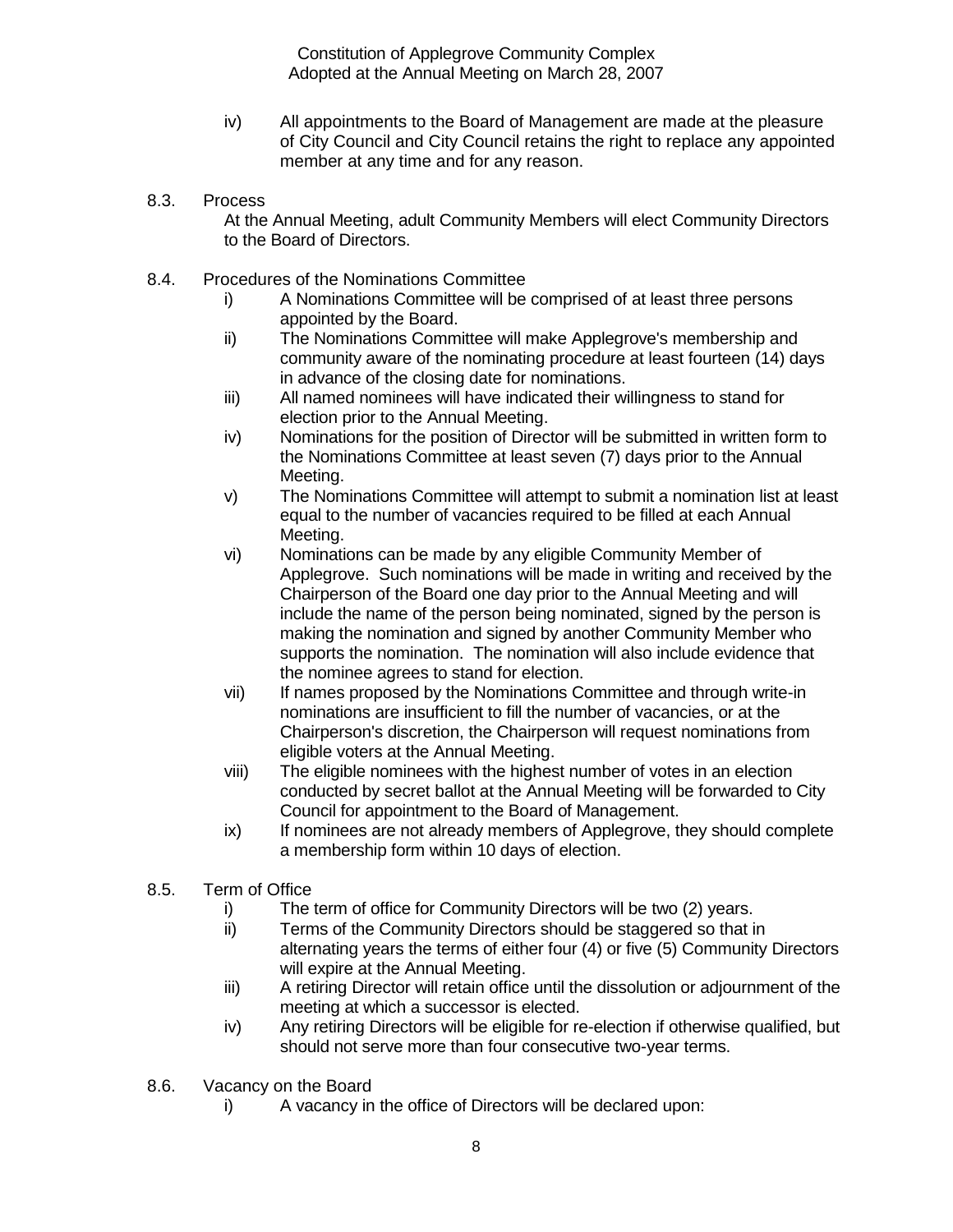- a) the death of a Director;
- b) the resignation of a Director;
- c) the removal of a Director; or
- d) the failure of a Director to meet the Eligibility Criteria.
- ii) A vacancy is created and the individual ceases to be a Director, effective the earliest of:
	- a) the date of resignation;
	- b) the date the Director ceases to be qualified;
	- c) the date the Director is removed by City Council; or
	- d) the date of death or other incapacitation.
- iii) In the event of a vacancy on the Board, other than a vacancy resulting from the removal of a Director, the Directors then in office will select a qualified person to serve for the remainder of the 2-year term.
- <span id="page-8-0"></span>8.7. Removal of a Director
	- i) Except as specified below, a Director may be only be removed from the Board by a motion passed by a two-thirds majority vote at a Special Meeting of the membership called for that purpose.
	- ii) Three consecutive absences, or missing half the meetings in a year, may be grounds for removal of a Director at the discretion of the Chairperson.
	- iii) Any qualified person may be elected by a majority of votes cast by a secret ballot at such a Special Meeting to fill the vacancy. The person so elected will be entitled to serve as a Director Member for the balance of the term of the Director who was removed.
	- iv) A Director who was removed from office may appeal the decision at a Special Meeting of the membership duly called for the purpose. A simple majority will confirm the removal.
- <span id="page-8-1"></span>8.8. Indemnification

A member of the Board from and after election will be indemnified and saved harmless out of the funds of the Applegrove Community Complex from and against all costs, charges and expenses whatsoever which such member of the Board sustains or incurs in or about any action, suit or proceeding which is brought, commenced and prosecuted against such member for, or in respect of, any act, deed, matter, or thing whatsoever made, done or permitted by her or him in or about the execution of the duties of offices; and all other costs, charges and expenses, which are sustained or incurred in or about, or in relation to, the affairs thereof, except such costs, charges or expenses as are occasions of such member's own wilful neglect or default*.*

<span id="page-8-2"></span>8.9. Conflict of Interest

Directors shall disclose any financial interest in a matter under consideration at a meeting and shall avoid taking part in any discussion of the matter.

#### <span id="page-8-3"></span>8.10. Procedural Bylaw

The Board will adopt a procedural bylaw to address matters including Board meetings, quorum, voting, officers, committees and other relevant issues.